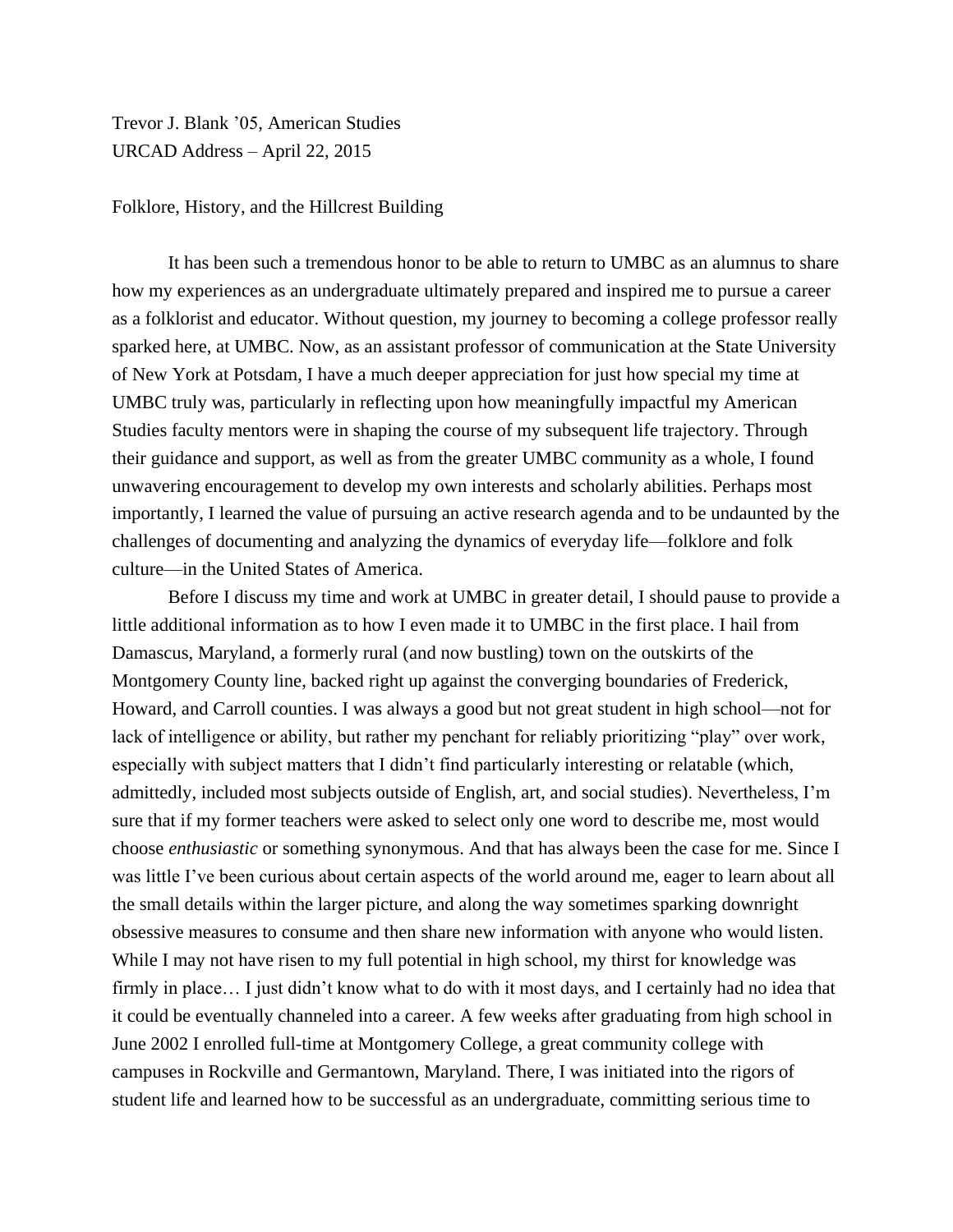reading, writing, and the refinement of my own planning and organizational strategies. I found the classes mostly fulfilling and frequently challenging, and with more space to flesh out my own thoughts and feelings about courses' contents, I started to see a potential path forming in which I could envision becoming a public school teacher.

After a year of classes at Montgomery College I applied for admission to UMBC, and after being accepted, moved to campus in Fall 2003. (I am proud to say that UMBC was the *only* four-year college that I ever applied to for undergraduate admission.) I bounced around a couple of majors until one fateful day when I sat in on an "American Studies" class (AMST 260, I believe it was) about folklore in the United States. The instructor, Charley Camp, was the former Maryland state folklorist, and he beamed with joy in discussing Baltimore foodways, and later in lecturing about the works of Zora Neale Hurston and how the materials that comprised her work, both fictional and non-fictional, revealed so much insight into the human condition and the local and regional traditions and contexts therein. I was hooked. In short order, I decided to major in American Studies which, I think it's safe to say, is one of the best decisions I ever made. Under the tutelage of some of the best teachers and mentors I have ever had the pleasure to work with— Kathy Bryan, Warren Belasco, Ed Orser, Jason Loviglio, and Nicole King, among others—I finally found myself in an environment where I was tasked with actively exploring all the things that I was really interested in, which I could finally articulate: American folk and popular culture (from urban legends to comic books); ethnography and community studies; oral history and material culture; and mass media. Throughout the course of my academic studies and teaching career those topics have come under scrutiny from unfeeling friends and family who would ask why I chose to study "stuff that doesn't really matter." But on the contrary, they *do* matter a great deal; after all, these elements constitute a substantial part of the sociocultural, historical, and expressive makeup of the states, counties, towns, neighborhoods, and families that populate the U.S.A. They are reflections of us. I was so fortunate to not only have found encouragement from my faculty mentors in American Studies, but conviction to reinforce that encouragement—folks who said "Yes! This is worthy of research; and *you*, Trevor, should be the one to find out more about it because *you* are capable." And so I did.

The big research project that I undertook as a senior at UMBC involved a very large abandoned building that stood eerily just across the small parking lot among the Terrace Apartments on campus where I lived. Dressed in Georgian style architecture and dilapidated in appearance, no one seemed to really know what this 23,000 square foot behemoth once was or why it was no longer in use on campus, but rumors about the place certainly abounded. As it turned out, this place was the Hillcrest Building, which had been built in 1921 as a satellite facility for nearby Spring Grove State Hospital, located a little over a mile away. But a more compelling fact popped up during the initial stages of my research: the Hillcrest Building (also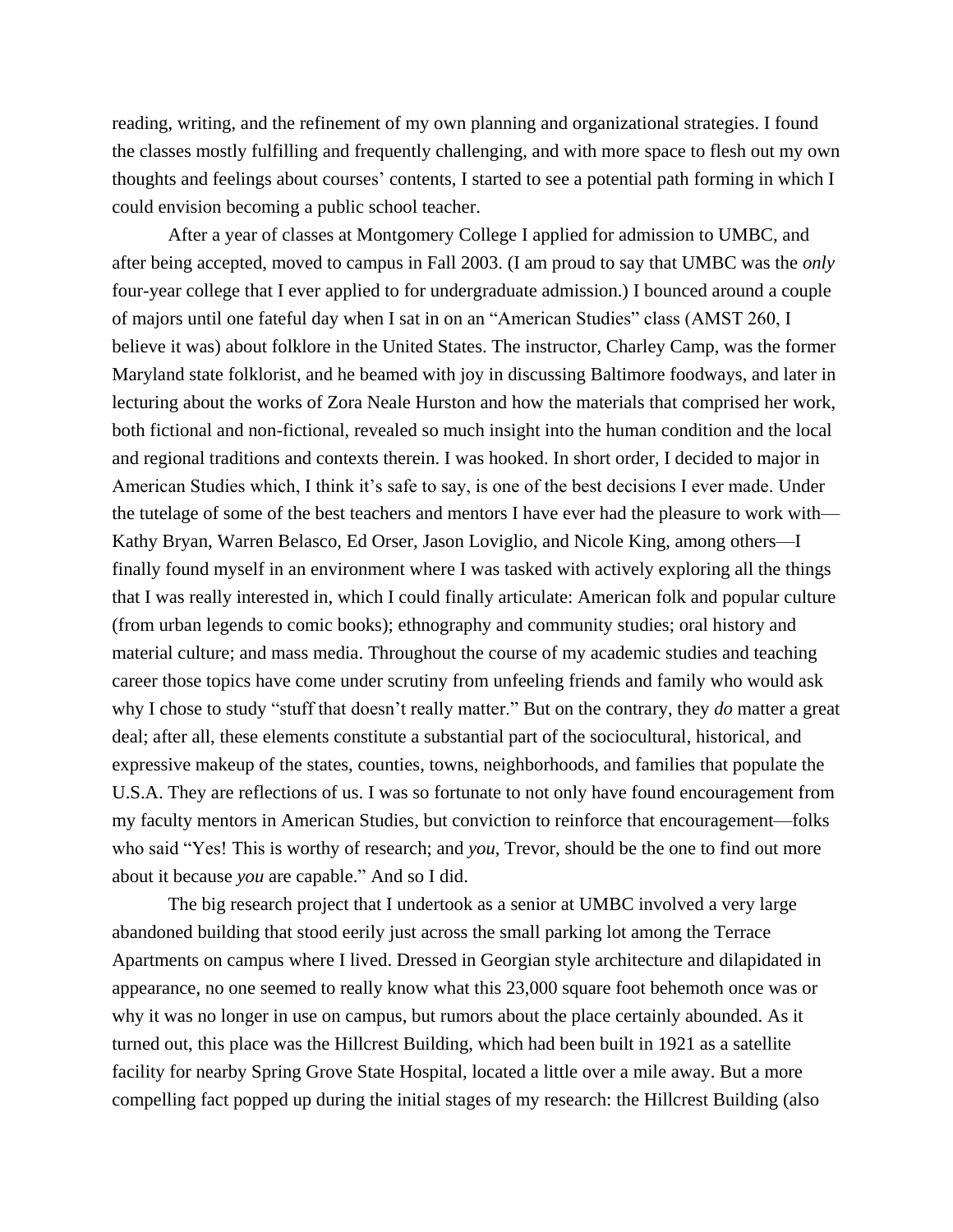noted in the historical and hospital's record as "The Spring Grove Psychopathic Hospital for Criminals," or simply "Criminal Building") was the first structure in the history of the United States to be designed specifically for the containment and rehabilitation of *criminally* insane patients (which, at the time, was the appropriate terminology for describing individuals who experienced bouts of psychosis and other forms of mental illness in conjunction with violent, socially deviant, or negligent lawbreaking actions or patterns of interaction). From March 1922 to 1965, the facility catered to these individuals in need of care and incorporated occupational rehabilitation into their routines, which included patients growing some of their own food. With the rise of the Clifton T. Perkins Hospital in Jessup, Maryland, the Hillcrest Building was phased out as the primary location for treating the state's criminally insane. The building and land surrounding it were eventually sold to the University System of Maryland, then pursuing the creation of a new Baltimore County campus for the state's public university array. In 1966, when UMBC opened its doors, the Hillcrest Building served as the new institution's first administration building. In the years to follow, Residential Life, numerous campus groups and organizations, and even a popular student hangout known as the Rathskeller, were based out of the structure. Sometime in the early 2000s, the doors were closed and plans for Hillcrest's demolition were made. Finding all of this information required visits to archives throughout the state (since no published scholarship about Hillcrest existed outside of Spring Grove's own publications), which led me to conducting interviews with former Hillcrest employees, and later talking to students about what they knew or thought they knew about the building and its seemingly hidden history. In chronicling the larger story, and in response to learning of plans to raze the building, I formed the Hillcrest Historical Society, a historic preservation group comprised of UMBC students and several members of the Catonsville and Arbutus community. While our efforts did lead to historic preservation surveys by the Baltimore and later Maryland Historical Trusts, the Hillcrest Building was ultimately demolished in 2007. Even so, the experience of navigating through a difficult subject matter and the often emotional struggles that accompany preservation work, I learned so much and carried my experiences with me into graduate school. Indeed, being so immersed in the research process, and then the process of sharing that research with others via written work or public presentations, caused me to realize that I wanted to do more than just teach; I wanted to be part of bigger intellectual conversations and contribute something to scholarly discourse. I learned from my experience studying the Hillcrest Building that I wanted to bring greater attention to topics that do not receive as much attention from academics and work to demonstrate how even somewhat unsavory or complicated issues and histories can still produce valuable insights for our collective understanding of the past and present.